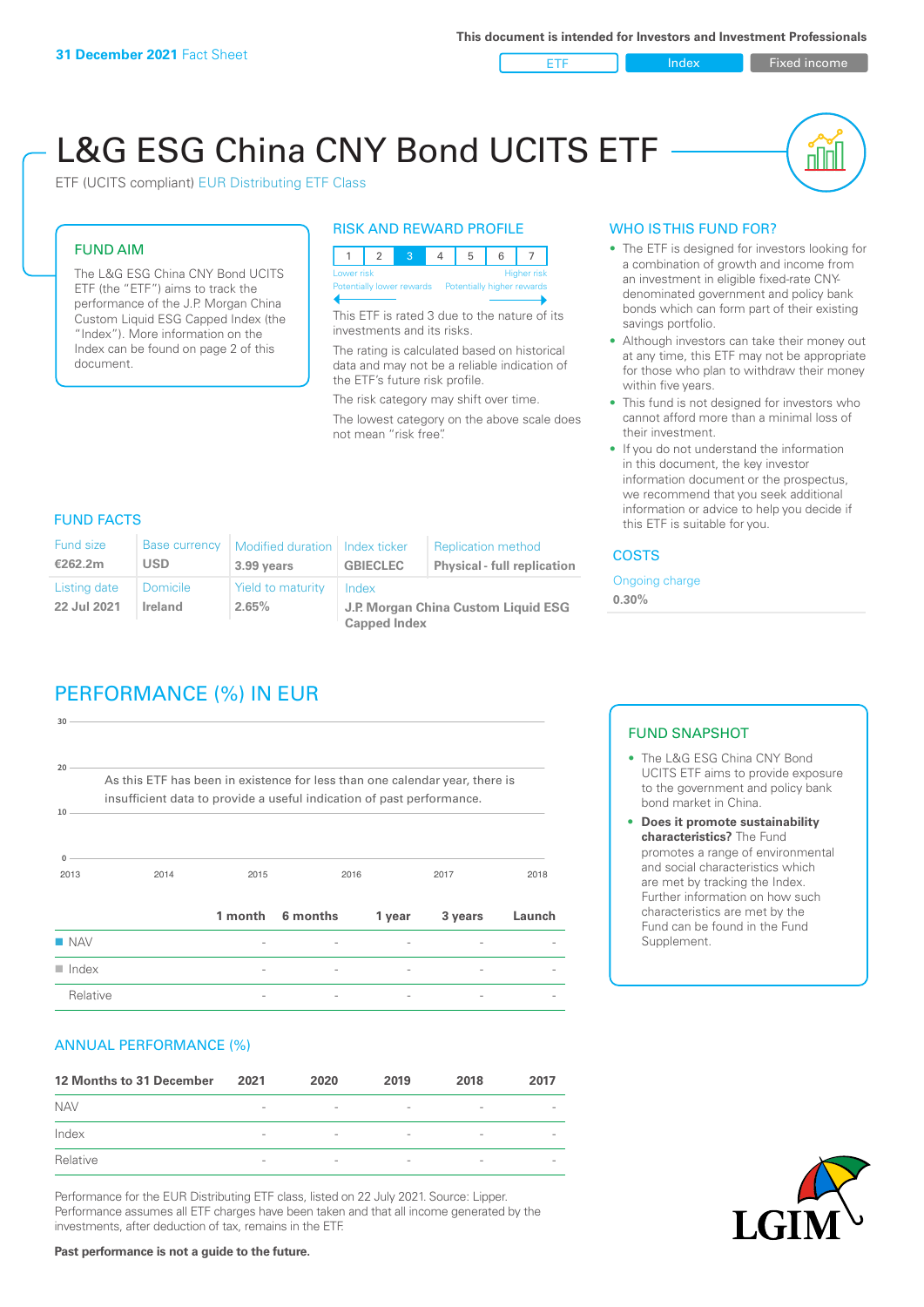# L&G ESG China CNY Bond UCITS ETF

ETF (UCITS compliant) EUR Distributing ETF Class

## PORTFOLIO BREAKDOWN

All data source LGIM unless otherwise stated. Totals may not sum due to rounding. In order to minimise transaction costs, the Fund will not always own all the assets that constitute the index and on occasion it will own assets that are not in the index. The number of fund holdings can also differ from the index due to corporate events and proxy holdings.

|                     |       |                                              |              | Top 10 holdings 17.6%<br>Rest of portfolio 82.4%<br>No. of holdings in ETF 156<br>No. of constituents in Index 159                                                                                                                           |                                                                    |  |
|---------------------|-------|----------------------------------------------|--------------|----------------------------------------------------------------------------------------------------------------------------------------------------------------------------------------------------------------------------------------------|--------------------------------------------------------------------|--|
| <b>CURRENCY (%)</b> |       | <b>YEARSTO MATURITY (%)</b>                  |              | TOP 10 HOLDINGS (%)                                                                                                                                                                                                                          |                                                                    |  |
| ■ CNY               | 100.0 | $\blacksquare$ 0 - 5 Years<br>• 5 - 10 Years | 61.6<br>38.4 | China 3.27% 19/11/30<br>China 2.85% 04/06/27<br>China 3.02% 22/10/25<br>China 1.99% 09/04/25<br>China 3.02% 27/05/31<br>China 2.75% 08/08/22<br>China 2.88% 05/11/23<br>China 2.68% 21/05/30<br>China 3.28% 03/12/27<br>China 3.03% 11/03/26 | 2.0<br>1.8<br>1.8<br>1.8<br>1.8<br>1.7<br>1.7<br>1.7<br>1.7<br>1.6 |  |
|                     |       | <b>COUNTRY (%)</b>                           |              |                                                                                                                                                                                                                                              |                                                                    |  |
|                     |       | China                                        | 100.0        |                                                                                                                                                                                                                                              |                                                                    |  |
|                     |       |                                              |              |                                                                                                                                                                                                                                              |                                                                    |  |

#### INDEX DESCRIPTION

The Index aims to track the performance of eligible fixed-rate, bullet, CNY-denominated government and policy bank bonds. The index applies an ESG scoring and screening methodology to tilt toward issuers ranked higher on ESG criteria, and to underweight issuers that rank lower.

#### INDEX FUND MANAGEMENT TEAM



The Index Fund Management team comprises 25 fund managers, supported by two analysts. Management oversight is provided by the Global Head of Index Funds. The team has average industry experience of 15 years, of which seven years has been at LGIM, and is focused on achieving the equally important objectives of close tracking and maximising returns.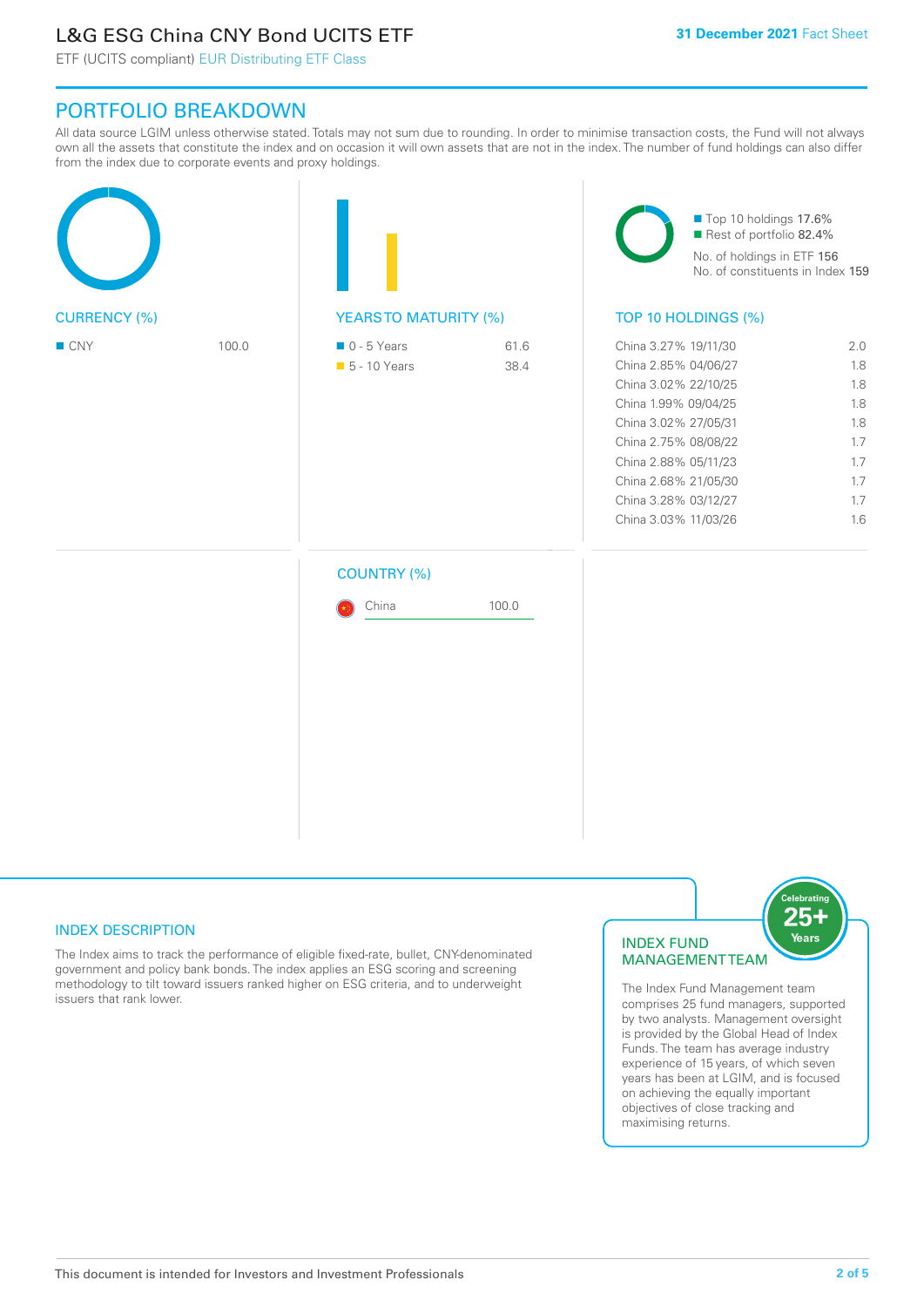# L&G ESG China CNY Bond UCITS ETF

ETF (UCITS compliant) EUR Distributing ETF Class

#### KEY RISKS

- The value of an investment and any income taken from it is not guaranteed and can go down as well as up; you may not get back the amount you originally invested.
- An investment in the ETF involves a significant degree of risk. Any decision to invest should be based on the information contained in the relevant prospectus. Prospective investors should obtain their own independent accounting, tax and legal advice and should consult their own professional advisers to ascertain the suitability of the ETF as an investment.
- Investing in emerging market government and policy bank bonds will expose the ETF to any political, social and economic instability in the relevant countries. Investing in the Chinese Interbank Bond Market via Bond Connect is subject to regulatory risk. The governing rules and regulations of this regime may be subject to change with minimal notice and have the potential to be applied retrospectively. Any suspension imposed by the Chinese authorities on the trading of securities via Bond Connect would have adverse implications for the acquisition and disposition of the ETF's assets.
- Changes to interest rates will have a significant impact on bond prices and the ETF's value.
- If a bond issuer fails to make scheduled coupon payments or fails to repay the principal amount of a bond at maturity (i.e. is in "default"), this may significantly impact the ETF's value.
- Bond markets can be "illiquid" (i.e. have limited trading activity) which may mean that the ETF is not able to buy and sell bonds at fair prices.
- Third party service providers (such as counterparties entering into financial derivative instruments with the ETF or the ETF's depositary) may go bankrupt and fail to pay money due to the ETF or return property belonging to the ETF.
- If the Index provider stops calculating the Index or if the ETF's license to track the Index is terminated, the ETF may have to be closed.
- It may not always be possible to buy and sell ETF shares on a stock exchange or at prices closely reflecting the NAV.
- There is no capital guarantee or protection on the value of the ETF. Investors can lose all the capital invested in the ETF.
- Please refer to the "Risk Factors" section of the Issuer's Prospectus and the Fund Supplement.

For mo[re inf](https://www.lgimetf.com/)ormation, please refer to the key investor information document on our website M

#### TRADING INFORMATION

| Exchange       | <b>Currency ISIN</b> |              | <b>SEDOL</b> | <b>Ticker Bloomberg</b> |
|----------------|----------------------|--------------|--------------|-------------------------|
| Deutsche Börse | <b>FUR</b>           | IE000F472DU7 |              | BNR4R26 DRGE DRGE GY    |

The currency shown is the trading currency of the listing.



#### SPOTLIGHT ON LEGAL & GENERAL INVESTMENT MANAGEMENT

We are one of Europe's largest asset managers and a major global investor, with assets under management of £1,326.8 billion (as at 30 June 2021). We work with a wide range of global clients, including pension schemes, sovereign wealth funds, fund distributors and retail investors.

Source: LGIM internal data as at 30 June 2021. The AUM disclosed aggregates the assets managed by LGIM in the UK, LGIMA in the US and LGIM Asia in Hong Kong. The AUM includes the value of securities and derivatives positions.

#### COUNTRY REGISTRATION



**OR** United Kingdom

#### AVAILABILITY

| ISA eligible                    | Yes |
|---------------------------------|-----|
| SIPP eligible                   | Yes |
| <b>UK Fund Reporting Status</b> | Yes |

#### TO FIND OUT MORE

Visit **lgim.com**



Call **0345 070 8684**



Lines are open Monday to Friday 8.30am to 6.00pm. We may record and monitor calls. Call charges will vary.

#### **Index Disclaimer**

Information has been obtained from sources believed to be reliable but J.P. Morgan does not warrant its completeness or accuracy. The Index is used with permission. The Index may not be copied, used, or distributed without J.P. Morgan's prior written approval. Copyright 2021, J.P. Morgan Chase & Co. All rights reserved.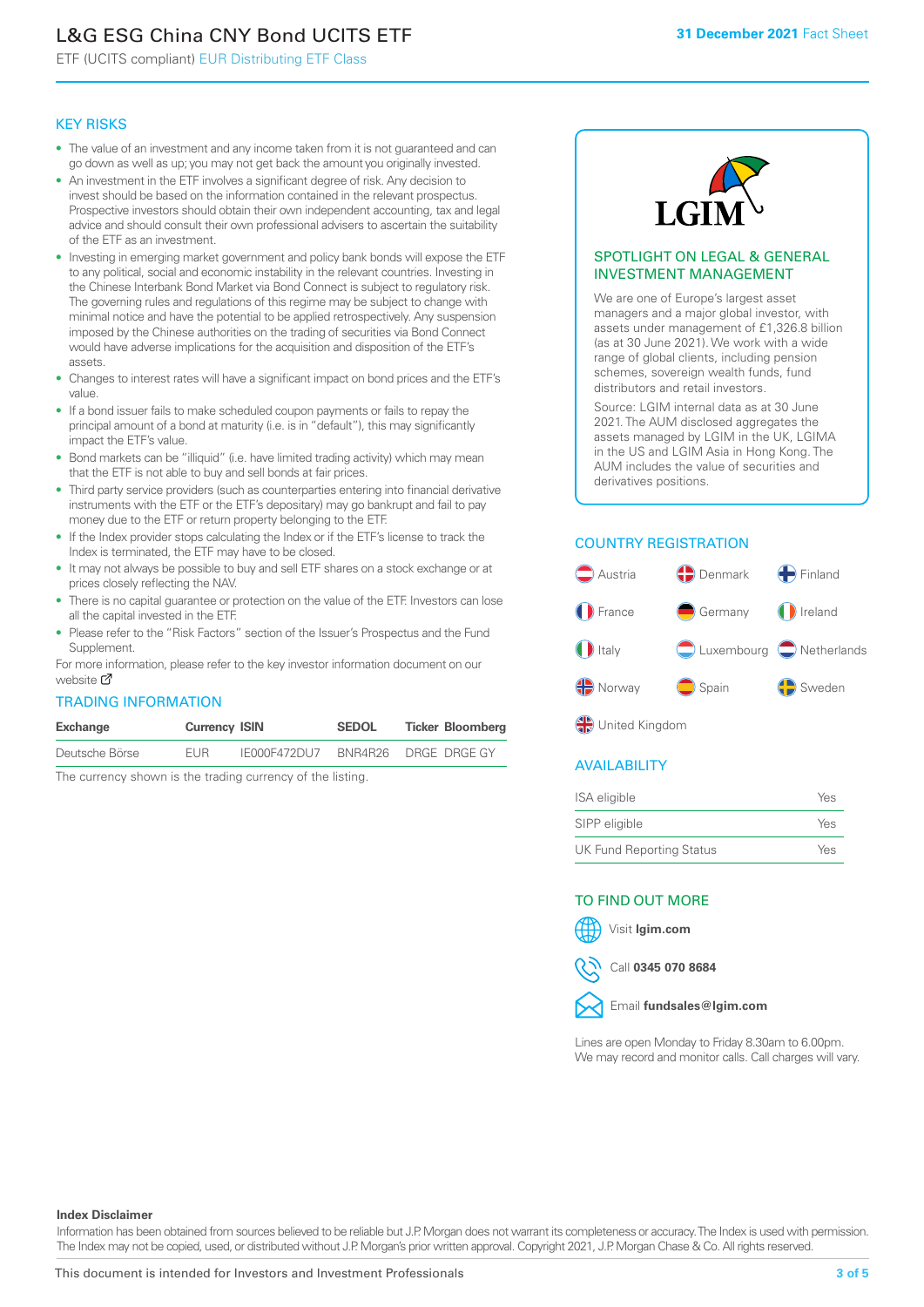# L&G ESG China CNY Bond UCITS ETF

ETF (UCITS compliant) EUR Distributing ETF Class

#### **Important Information**

A copy of the English version of the prospectus of the Fund is available on LGIM Fund Centre and may also be obtained from Legal & General Investment Management, 2 Dublin Landings, Office 1-W-131, North Dock, Dublin 1, Ireland. Where required under national rules, the key investor information document will also be available in the local language of the relevant EEA Member State. A summary of investor rights associated with an investment in the Fund shall be available from www. lgim.com/investor\_rights

We are also obliged to disclose that the Management Company has the right to terminate the arrangements made for marketing.

A decision may be taken at any time to terminate the arrangements made for the marketing of the Fund in any EEA Member State in which it is currently marketed. In such circumstances, Shareholders in the affected EEA Member State will be notified of this decision and will be provided with the opportunity to redeem their shareholding in the Fund free of any charges or deductions for at least 30 working days from the date of such notification.

This is a marketing communication. Please refer to the prospectus of the Fund and to the KIID before making any final investment decisions.

**In the United Kingdom and outside the European Economic Area,** this document is issued by Legal & General Investment Management Limited, authorised and regulated by the Financial Conduct Authority, No. 119272. Registered in England and Wales No. 02091894 with registered office at One Coleman Street, London, EC2R 5AA.

**In the European Economic Area,** this document is issued by LGIM Managers (Europe) Limited, authorised by the Central Bank of Ireland as a UCITS management company (pursuant to European Communities (Undertakings for Collective Investment in Transferable Securities) Regulations, 2011 (S.I. No. 352 of 2011), as amended) and as an alternative investment fund manager with "top up" permissions which enable the firm to carry out certain additional MiFID investment services (pursuant to the European Union (Alternative Investment Fund Managers) Regulations 2013 (S.I. No. 257 of 2013), as amended). Registered in Ireland with the Companies Registration Office (No. 609677). Registered Office: 70 Sir John Rogerson's Quay, Dublin, 2, Ireland. Regulated by the Central Bank of Ireland (No. C173733).

LGIM Managers (Europe) Limited operates a branch network in the European Economic Area, which is subject to supervision by the Central Bank of Ireland. In Italy, the branch office of LGIM Managers (Europe) Limited is subject to limited supervision by the Commissione Nazionale per le società e la Borsa ("CONSOB") and is registered with Banca d'Italia (no. 23978.0) with registered office at Via Uberto Visconti di Modrone, 15, 20122 Milan, (Companies' Register no. MI - 2557936). In Germany, the branch office of LGIM Managers (Europe) Limited is subject to limited supervision by the German Federal Financial Supervisory Authority ("BaFin"). In the Netherlands, the branch office of LGIM Managers (Europe) Limited is subject to limited supervision by the Dutch Authority for the Financial Markets ("AFM") and it is included in the register held by the AFM and registered with the trade register of the Chamber of Commerce under number 74481231. Details about the full extent of our relevant authorisations and permissions are available from us upon request. For further information on our products (including the product prospectuses), please visit our website.

The shares (the "Shares") discussed in this document are issued in relation to the relevant sub-fund (or share class(es) thereof) described in this document (together, the "Fund").

Copyright © 2022 Legal & General. This document is subject to copyright. Any unauthorised use is strictly prohibited. All rights are reserved.

**No investment advice:** We are required to clarify that we are not acting for you in any way in relation to the investment or investment activity to which this document relates. In particular, we will not provide any investment services to you and or advise you on the merits of, or make any recommendation to you in relation to, the terms of any transaction. None of our representatives are authorised to behave in any way which would lead you to believe otherwise. We are not, therefore, responsible for providing you with the protections afforded to some of our clients and you should seek your own independent legal, investment and tax or other advice as you see fit.

**United States information:** This document is not, and under no circumstances is to be construed as, an advertisement or any other step in furtherance of a public offering of shares in the United States or any province or territory thereof, where none of the Fund or the Shares are authorised or registered for distribution and where no prospectus of the Fund has been filed with any securities commission or regulatory authority. Neither this document nor any copy hereof should be taken, transmitted or distributed (directly or indirectly) into the United States. Neither the Fund nor any of the Shares have been or will be registered under the United States Securities Act of 1933 or the Investment Company Act of 1940 or qualified under any applicable state securities statutes.

**No guarantee of accuracy:** This document may contain independent market commentary prepared by us based on publicly available information. We do not warrant, guarantee or otherwise confirm the accuracy or correctness of any information contained herein and any opinions related to product or market activity may change. Any third party data providers used to source the information in this document make no warranties or claims of any kind relating to such data.

**Historical performance** is no indication of future performance: Any historical performance included in this document may be based on back testing. Back testing is the process of evaluating an investment strategy by applying it to historical data to simulate what the performance of such strategy would have been. However, back tested performance is purely hypothetical and is provided in this document solely for informational purposes. Back tested data does not represent actual performance and should not be interpreted as an indication of actual or future performance.

**No offer for sale:** The information contained in this document is neither an offer for sale nor a solicitation of an offer to buy securities. This document should not be used as the basis for any investment decision.

**Risk Warnings:** The Shares are products involving a significant degree of risk and may not be suitable for all types of investor. Any decision to invest should be based on the information contained in the prospectus of the Fund (or any supplements thereto) which includes, inter alia, information on certain risks associated with an investment. The price of any securities may go up or down and an investor may not get back the amount invested. Investors should only invest in a currency-hedged share class if they are willing to forego potential gains from appreciations in the currencies in which the Fund's assets are denominated against the currency of denomination of the relevant hedged share class. Currency hedging employed with respect to the hedged share classes aims to reduce currency risk rather than to eliminate it completely. Investors should also refer to the risk factor entitled "Currency" in the section of the Prospectus entitled "Risk Factors".

**Prospectus:** Investors should refer to the section entitled "Risk Factors" in the Fund's prospectus for further details of these and other risks associated with an investment in the Shares. The information in this document is designed solely for use in the relevant countries in which the Fund has been registered for public distribution and is not intended for residents of any other countries. The distribution of the prospectus and the offering, sale and delivery of Shares in other jurisdictions may be restricted by law.

**For United Kingdom investors:** The Fund is a recognised scheme under section 264 of the Financial Services and Markets Act 2000 and so the prospectus may be distributed to investors in the United Kingdom. Copies of all documents (i.e. the prospectus, the key investor information document, the latest annual audited report and financial statements and semi-annual unaudited report and financial statements and the constitution) are available in the United Kingdom from www.lgim.com.